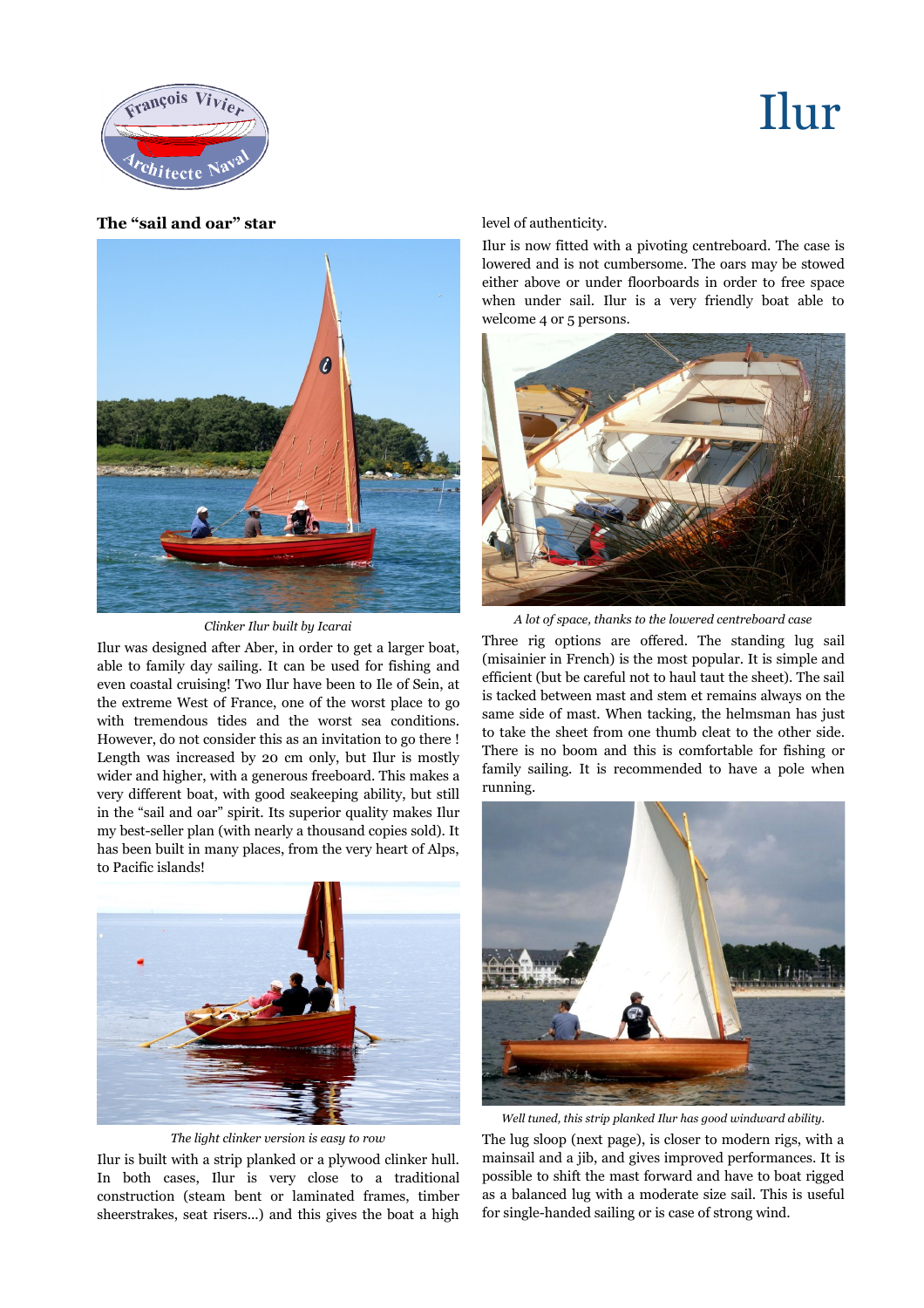

The last option is the balanced lug, the sail being fitted with a boom. This rig is a good choice for river as well as single-handed sailing as there is no need to use a pole. It is also more powerful than the standing lug.



## **A boat for the home builder**

Ilur is not an "instant boat" you can built within a few week-ends. The aim of the designer was to have an exquisite traditional boat which may be built by any people able to make something with their hands.

Plan package is very complete and detailed. Dimensioned drawings for stations, stem and transom profile (including bevels) allow construction without any lofting.

To make construction easier, optional full size patterns on mylar (polyester film) may also be used. For the clinker

version, they give the profile of each strakes to be cut directly at final dimension. The only adjustment is at ends.

For the clinker version, it is also possible to buy a plywood kit with all parts cut on a NC machine. This results in better quality and a big saving of working time. Professional are now always building that way.

The average time to build Ilur from a kit is 500 hours. A perfect strip planked hull may take much more.

It is also possible to build the clinker version with timber instead of plywood. In that case, there is 15 strakes per side instead of 10. For more information, ask the designer.



Of course Ilur is a trailerable boat and the simple rig is raised in a few minutes. She is very easy to launch and recover even by a single person.



*Launching of an Ilur built by Icarai in Cherbourg*

Ilur builders and kits suppliers:

**France: Icarai**: Centre d'activités, 4 avenue Louis Lumière 50100 Cherbourg - phone: 33 2 33 41 38 91 e-mail : [nvivier@icarai.fr](mailto:nvivier@icarai.net) - Internet : [www.icarai.fr](http://www.icarai.net/)

> **USA: Clint Chase Boat Builder**: 25 Deblois Street Portland, Maine - phone: 1 207.879.7782 [clint@clintchaseboatbuilder.com](mailto:clint@clintchaseboatbuilder.com) [www.cncboatkits.com](http://www.cncboatkits.com/)

7, avenue des Courtils – 44380 Pornichet - tél : 02 28 54 97 86 E-mail : [francois@vivier.info](mailto:francois@vivier.info) - [www.francois.vivier.info](http://www.francois.vivier.info/) François Vivier Architecte Naval – SARL au capital de 8 000 € - Siren : 451 456 669 RCS Saint Nazaire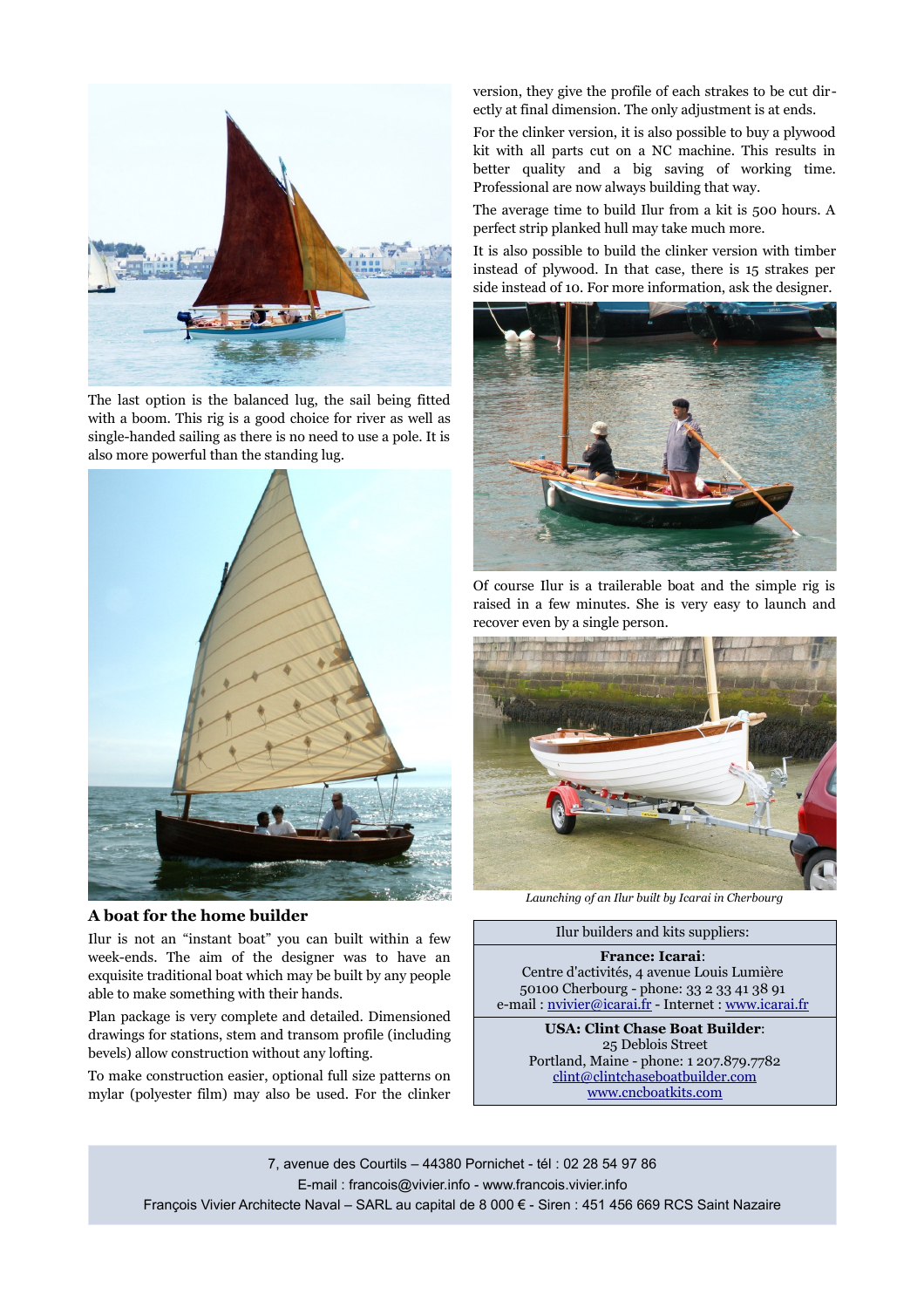

Ilur